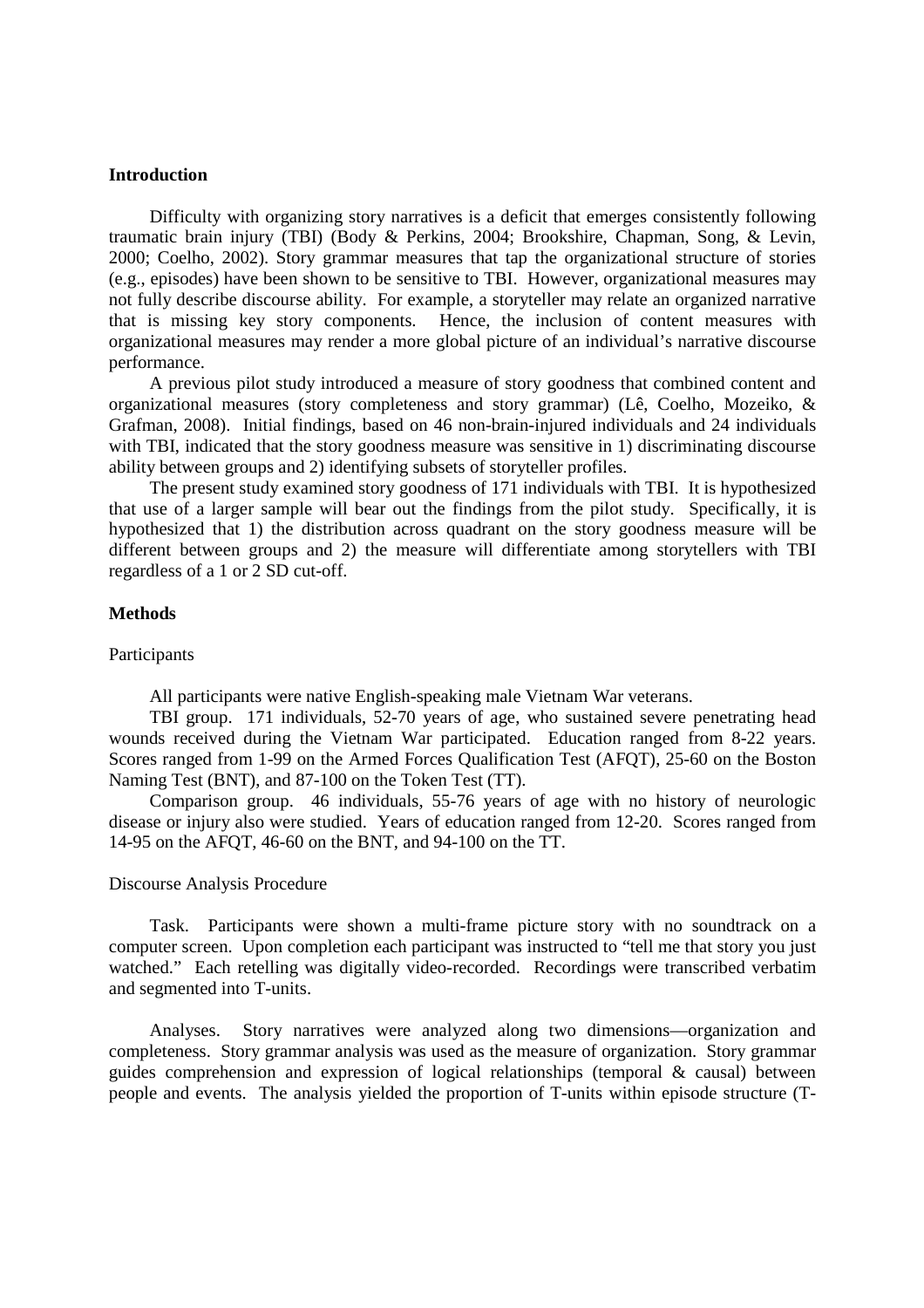units within episodes/total T-units in retelling). This score reflects the percentage of utterances framed within episodes.

Story completeness was indexed by tallying the number of critical story components (events and characters) mentioned by the storyteller out of five. In a previous study, these components were mentioned by 80% or more of the comparison group members and, therefore, considered to critical to the story.

Each narrative from both comparison and TBI groups was then reviewed for the presence of the five components. This analysis generated the completeness score, which was the total number of critical components produced in each participant's story retelling.

Intra-rater and inter-rater reliability for the proportion of T-units within episode structure was 90% and 84%, respectively. Intra-rater reliability and inter-rater reliability for the completeness measure were both 100%.

#### Data Analysis

 Pearson correlation coefficients were calculated for the measures of story organization (proportion of T-units in episode structure) and story completeness (number of critical components).

### **Results**

#### Story Grammar (Organization)

 The TBI group had a mean proportion of T-units in episode structure of .61 while the comparison group had that of .70 (see Table 1).

### Story Completeness

 The TBI group referenced an average of 3.58 of the five critical components (see Table 1). Forty-one percent (N=70) mentioned all five components, 19 percent (N=33) mentioned four components, and 15 percent  $(N=26)$  mentioned three components. Eleven percent  $(N=19)$ included 2 components, 8 percent  $(N=14)$  had only one component, and 5 percent  $(N=9)$  had none (see Table 2).

Comparison group members referenced an average of 4.41 critical components (see Table 1). Sixty-five percent of participants ( $N = 30$ ) mentioned five components, 24 percent ( $N = 11$ ) included four, and four percent  $(N = 2)$  mentioned three. The remaining individuals  $(N=3)$ included only one component in their story retelling (see Table 2).

## Story Goodness

 Story goodness was quantified by pairing the participants' organization and completeness scores. A Pearson correlation coefficient was calculated for the story organization (grammar) and story completeness scores. A moderate correlation between the two measures was noted in both TBI and comparison groups (.531,  $p=0$ ) and .571,  $p < 0.001$ , respectively), suggesting that the indices were not entirely measuring the same things.

Participants' performance across the two measures is depicted within various quadrants (Figures 1 and 2). To compare sensitivity of the measure, cut-off scores were set at 1 SD and 2 SD below the mean based on comparison group performance on each measure. For story grammar, 1 SD below the mean was .49, and 2 SD was .28. For story completeness, 1 SD was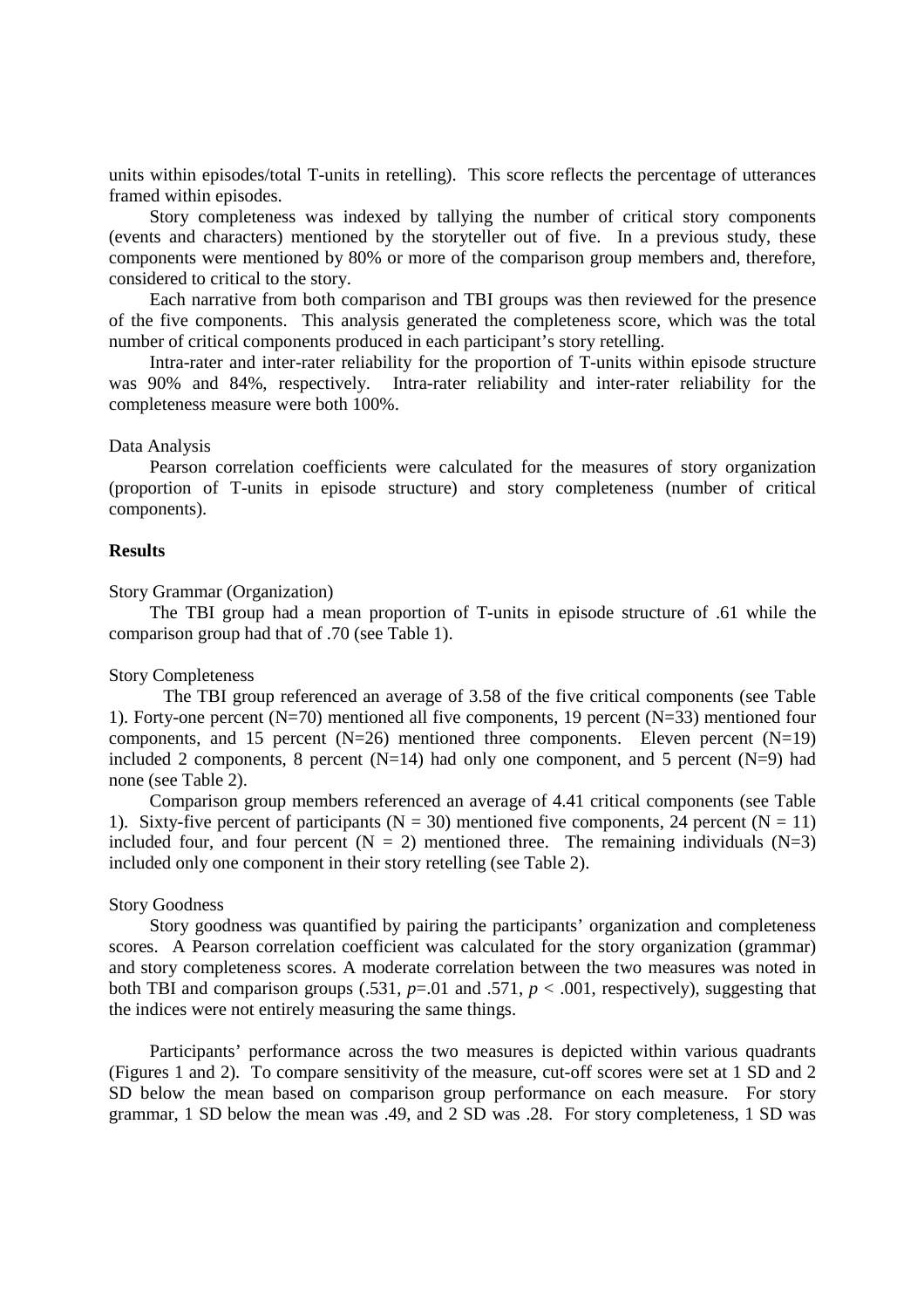equal to 3.34 critical components, and 2 SD was 2.27. Using these cut-off scores, the "goodness" of the narratives was quantified and performance plotted within quadrants.

A story grammar and completeness score defined each quadrant. Using 1 SD cut-off points, Quadrant 1 (story grammar > .49; critical components  $\leq$  3.34) contained only one comparison group member, having retold a relatively organized but incomplete story. In contrast, Quadrant 1 encompassed 21% of the TBI group. Eighty-three percent of the comparison group (N=38) clustered in Quadrant 2 (story grammar > .49; critical components > 3.34) as did 54% of the TBI group. Quadrant 2 comprised the best storytellers, producing organized and complete stories. Quadrant 3 (story grammar  $\leq$  .49; critical components  $\leq$  3.34) contained 9% and 19% of the comparison and TBI groups, respectively. These individuals were the poorest storytellers, producing disorganized and incomplete stories. Participants clustering in Quadrant 4 produced relatively complete (critical components  $> 3.34$ ) but poorly organized (story grammar  $\leq$  .49) stories. With 6% and 7% of the TBI and comparison groups, respectively, Quadrant 4 had little representation from either cohort.

A 2 SD cut-off point resulted in 2% of the comparison group and 15% of the TBI group falling in Quadrant 1 (story grammar > .28; critical components  $\leq$  2.27). Quadrant 2 (story grammar >.28; critical components > 2.27) contained 91% of the comparison group and 73% of the TBI group. Quadrant 3 (story grammar  $\leq$  .28; critical components  $\leq$  2.27) had 9% while Quadrant 4 (story grammar  $\leq$  .28; critical components  $>$  2.27) had 3% of the TBI group in comparison to 4% and 2% of the comparison group, respectively.

## **Discussion**

Results will be discussed with regard to the following:

- 1) Sensitivity of the story goodness measure in discriminating discourse ability between groups.
- 2) Utility of multi-pronged approaches to narrative discourse analysis.
- 3) Potential application for treatment of narrative discourse impairments (e.g., some individuals may require more focus on distilling story content while others may benefit more from approaches that focus on organizing and structuring narratives).
- 4) Application of the measure to other clinical populations, such dementia and aphasia, to further determine its clinical usefulness.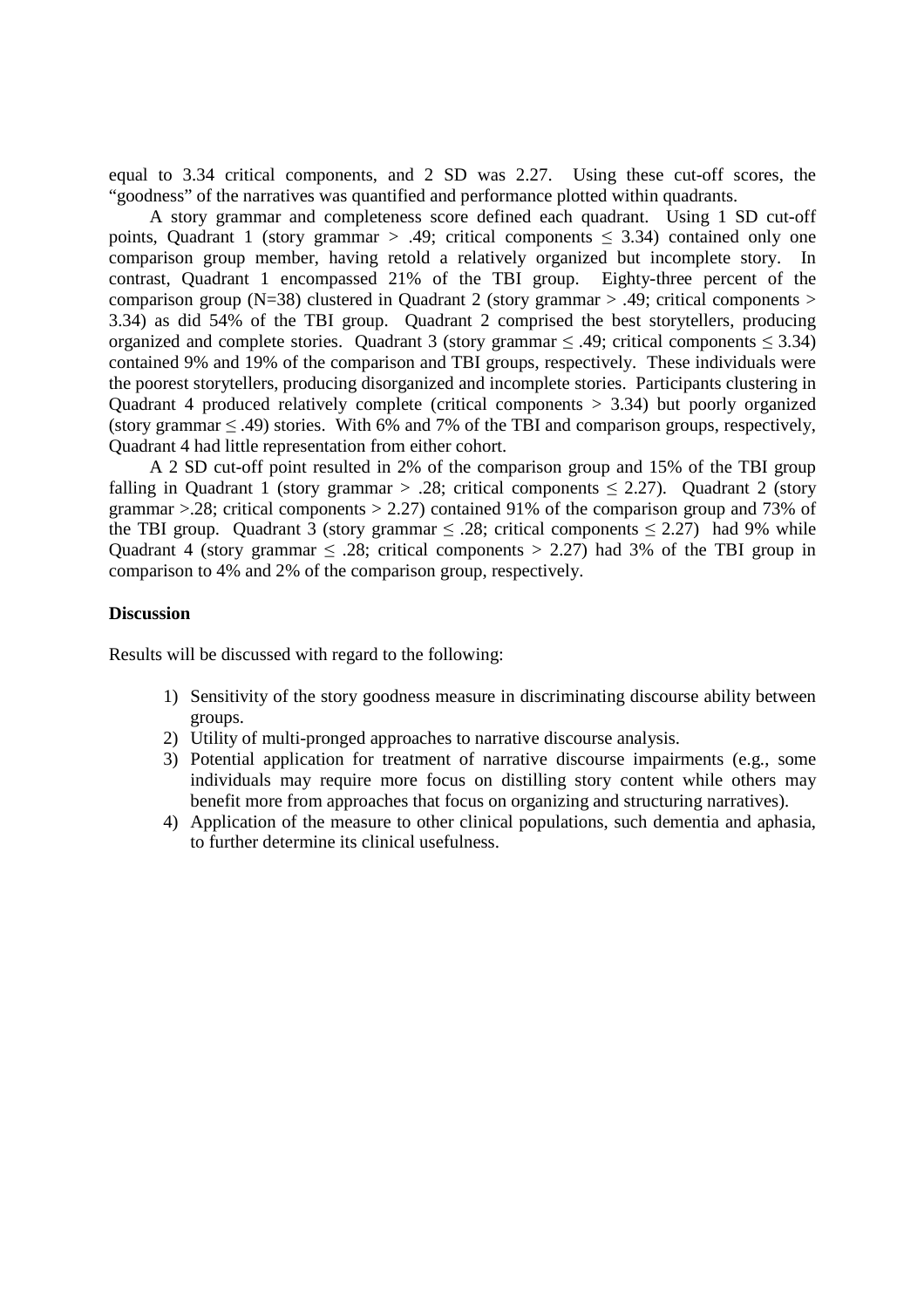# **References**

- Body, R., & Perkins, M. (2004). Validation of linguistic analyses in narrative discourse after traumatic brain injury. *Brain Injury*, *18*(7), 707-724. http://search.ebscohost.com, doi:10.1080/02699050310001596914
- Brookshire, B., Chapman, S., Song, J., & Levin, H. (2000). Cognitive and linguistic correlates of children's discourse after closed head injury: A three-year follow-up. *Journal of the International Neuropsychological Society*, *6*(7), 741-751. http://search.ebscohost.com, doi:10.1017/S1355617700677019
- Coelho, C. (2002). Story narratives of adults with closed head injury and non-brain-injured adults: Influence of socioeconomic status, elicitation task, and executive functioning. *Journal of Speech, Language, and Hearing Research*, *45*(6), 1232-1248. http://search.ebscohost.com, doi:10.1044/1092-4388(2002/099)
- Lê, K., Coelho, C.A., Mozeiko, J., & Grafman, J. (May 2008). *Quantifying goodness of story narratives.* Poster presented at the annual Clinical Aphasiology Conference, Teton Village, WY.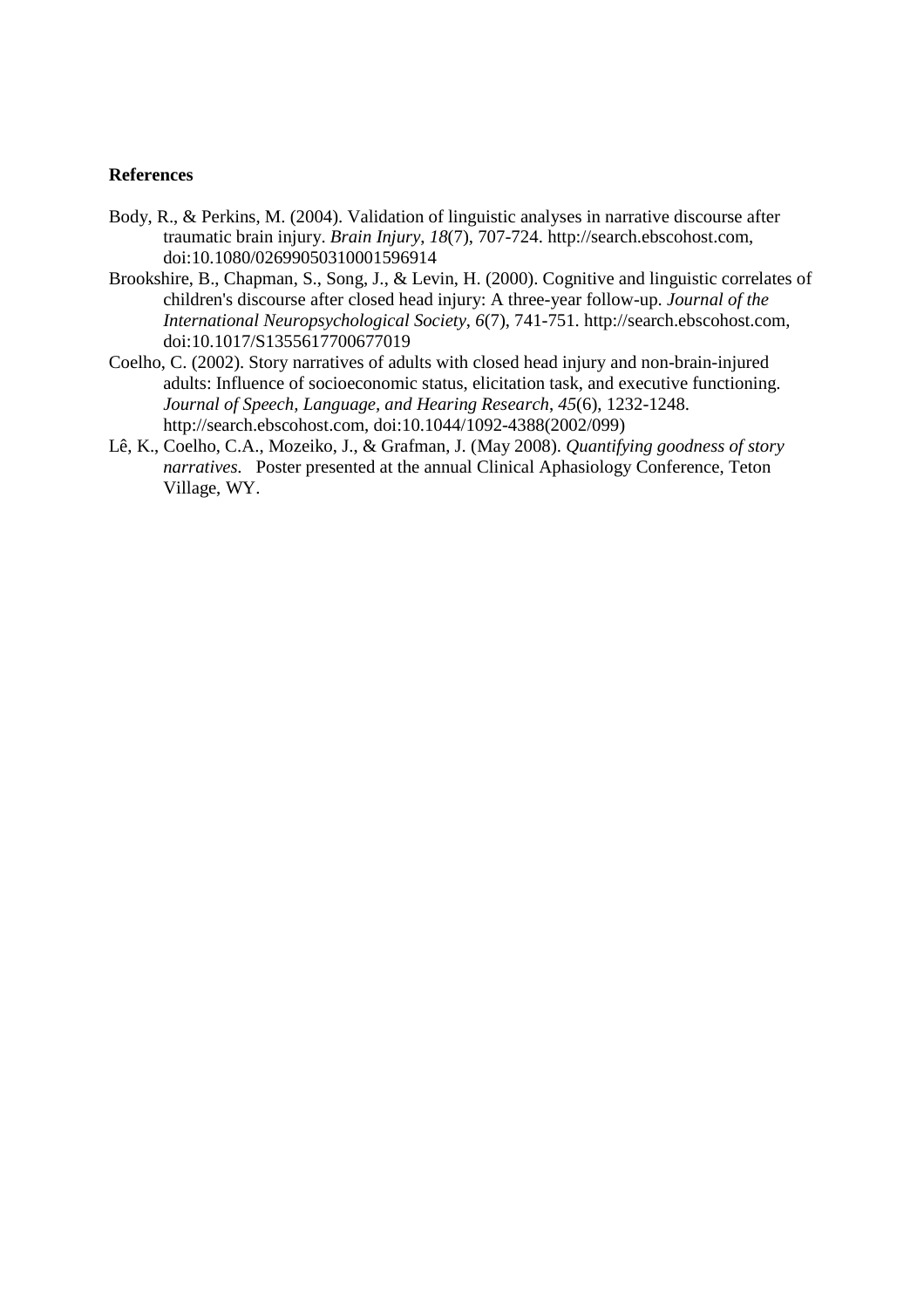| Table 1: Descriptive statistic on measures of story grammar (organization) and |                  |                 |                         |           |  |
|--------------------------------------------------------------------------------|------------------|-----------------|-------------------------|-----------|--|
| story completeness                                                             |                  |                 |                         |           |  |
|                                                                                | <b>TBI</b> Group |                 | <b>Comparison Group</b> |           |  |
| Measure                                                                        | Mean             | <b>Standard</b> | Mean                    | Standard  |  |
|                                                                                |                  | Deviation       |                         | Deviation |  |
| Story grammar                                                                  | .61              | .25             | .70                     | .21       |  |
| (proportion of T-units                                                         |                  |                 |                         |           |  |
| in episodic structure)                                                         |                  |                 |                         |           |  |
| Story completeness                                                             | 3.58             | 1.56            | 4.41                    | 1.07      |  |
| (# of critical                                                                 |                  |                 |                         |           |  |
| components)                                                                    |                  |                 |                         |           |  |

| Table 2: Frequency distribution for story completeness |                      |                 |  |  |
|--------------------------------------------------------|----------------------|-----------------|--|--|
| # of Critical                                          | $%$ of TBI Group (N) | % of Comparison |  |  |
| Components                                             |                      | Group(N)        |  |  |
|                                                        | 5% (9)               | $0\%$ (0)       |  |  |
|                                                        | 8% (14)              | $7\%$ (3)       |  |  |
| $\overline{c}$                                         | 11% (19)             | $0\%$ (0)       |  |  |
| 3                                                      | 15% (26)             | $4\%$ (2)       |  |  |
| 4                                                      | 19% (33)             | 24% (11)        |  |  |
| 5                                                      | 41% (70)             | 65% (30)        |  |  |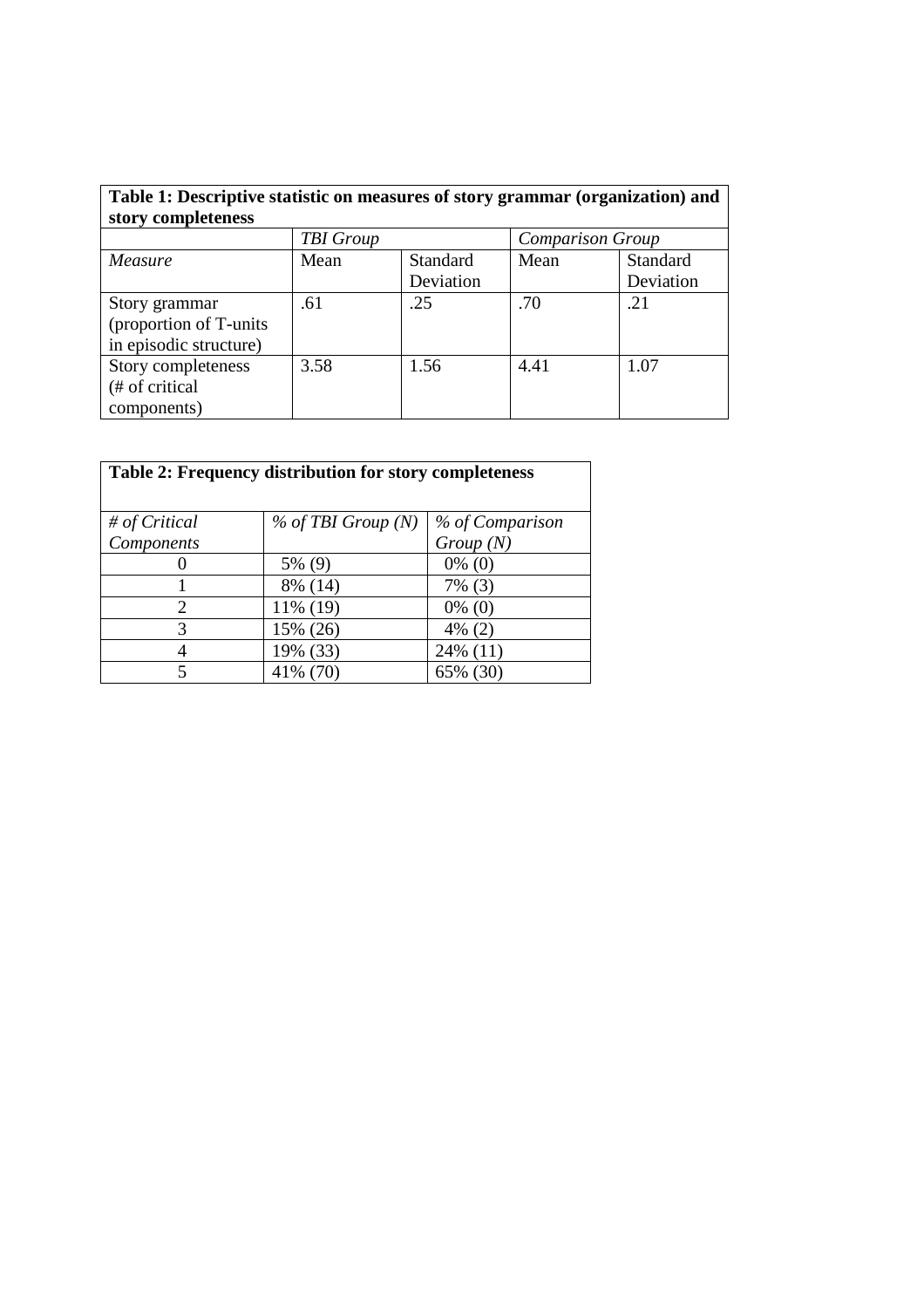Figure 1. Goodness of story narratives for the TBI group